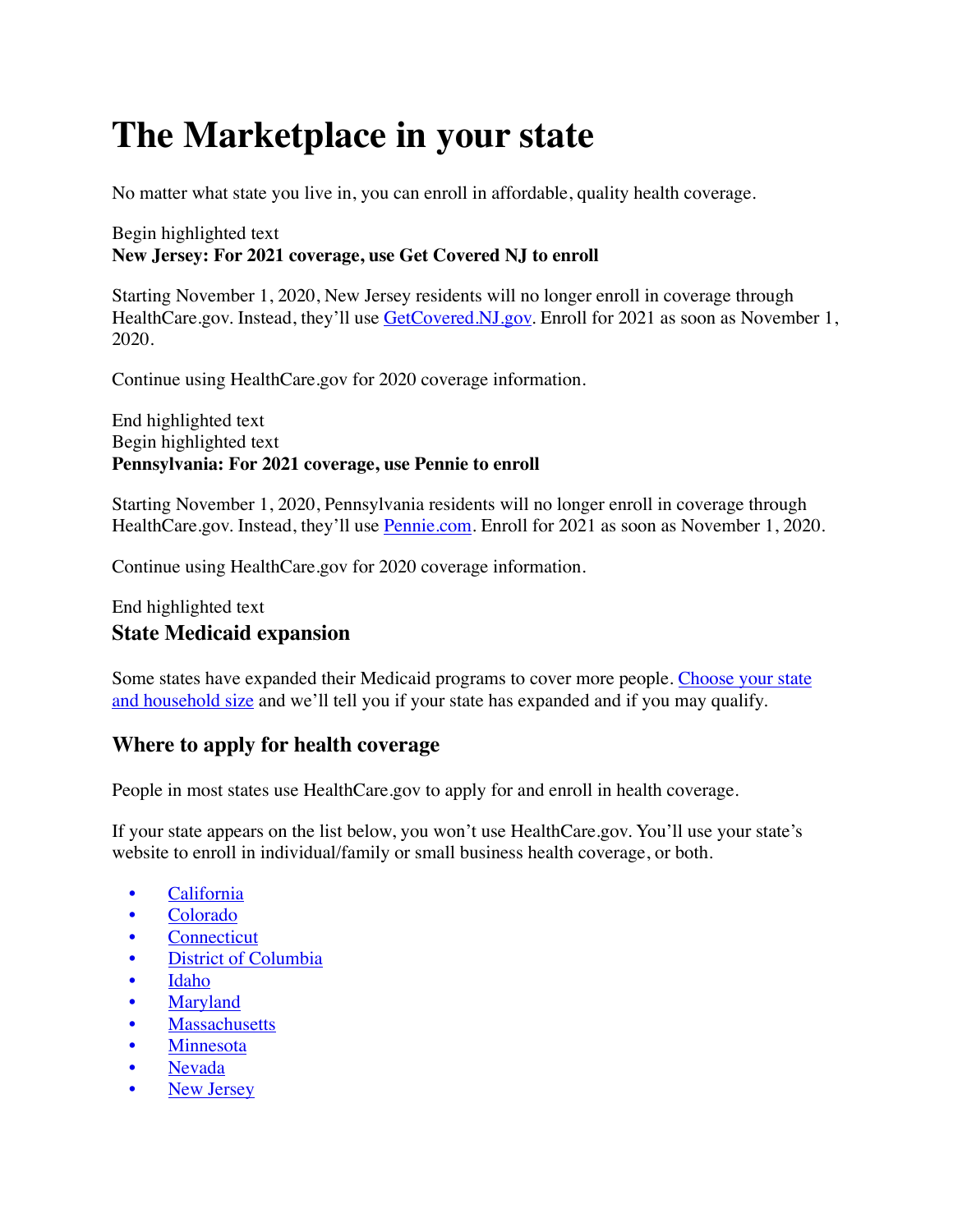- [New York](https://www.healthcare.gov/marketplace-in-your-state/#ny)
- [Pennsylvania](https://www.healthcare.gov/marketplace-in-your-state/#pa)
- [Rhode Island](https://www.healthcare.gov/marketplace-in-your-state/#ri)
- **[Vermont](https://www.healthcare.gov/marketplace-in-your-state/#vt)**
- **[Washington](https://www.healthcare.gov/marketplace-in-your-state/#wa)**

### **California**

Covered California is your state's Marketplace. [Visit California's website.](http://www.coveredca.com/)

### **Colorado**

Connect for Health Colorado is your state's Marketplace. [Visit Colorado's website.](http://www.connectforhealthco.com/)

# **Connecticut**

Access Health CT is your state's Marketplace. [Visit Connecticut's website.](http://www.accesshealthct.com/)

### **District of Columbia**

DC Health Link is your state's Marketplace. [Visit the District of Columbia's website.](https://dchealthlink.com/)

### **Idaho**

Your Health Idaho is your state's Marketplace. [Visit Idaho's website.](http://www.yourhealthidaho.org/)

Small business employers and employees interested in SHOP coverage: You'll use HealthCare.gov to apply for SHOP any time.

# **Maryland**

Maryland Health Connection is your state's Marketplace. [Visit Maryland's website.](http://www.marylandhealthconnection.gov/)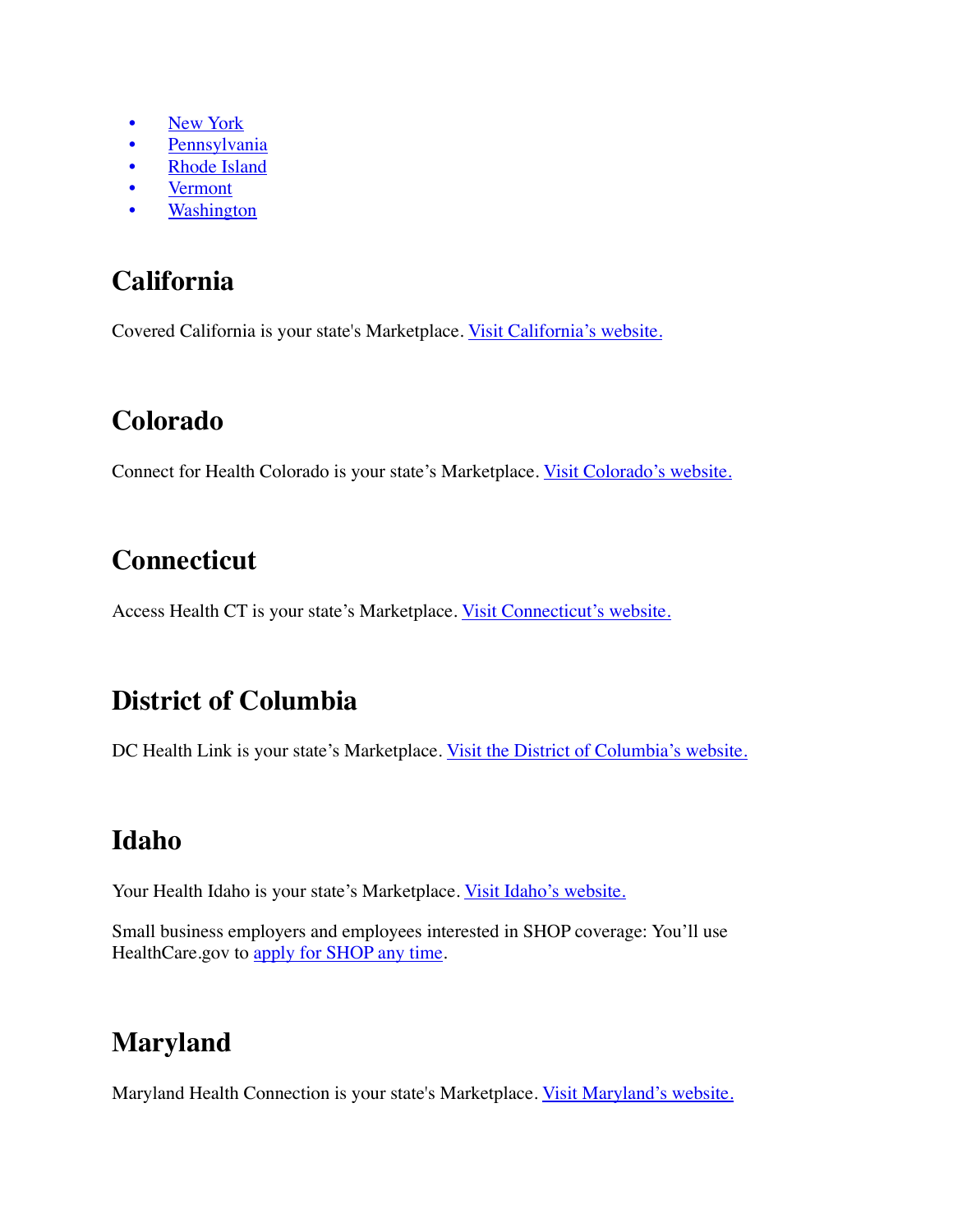#### **Massachusetts**

Health Connector is your state's Marketplace. [Visit Massachusetts' website.](https://www.mahealthconnector.org/)

### **Minnesota**

MNsure website is your state's Marketplace. [Visit Minnesota's website.](http://mn.gov/hix/)

### **Nevada**

Nevada Health Link is your state's Marketplace. [Visit Nevada's website.](https://www.nevadahealthlink.com/)

#### **New Jersey**

Get Covered NJ is your state's Marketplace. [Visit New Jersey's website.](https://www.getcovered.nj.gov/)

### **New York**

New York State of Health is your state's Marketplace. [Visit New York's website.](http://nystateofhealth.ny.gov/)

### **Pennsylvania**

Pennie is your state's Marketplace. [Visit Pennsylvania's website.](https://www.pennie.com/)

### **Rhode Island**

HealthSource RI is your state's Marketplace. [Visit Rhode Island's website.](http://www.healthsourceri.com/)